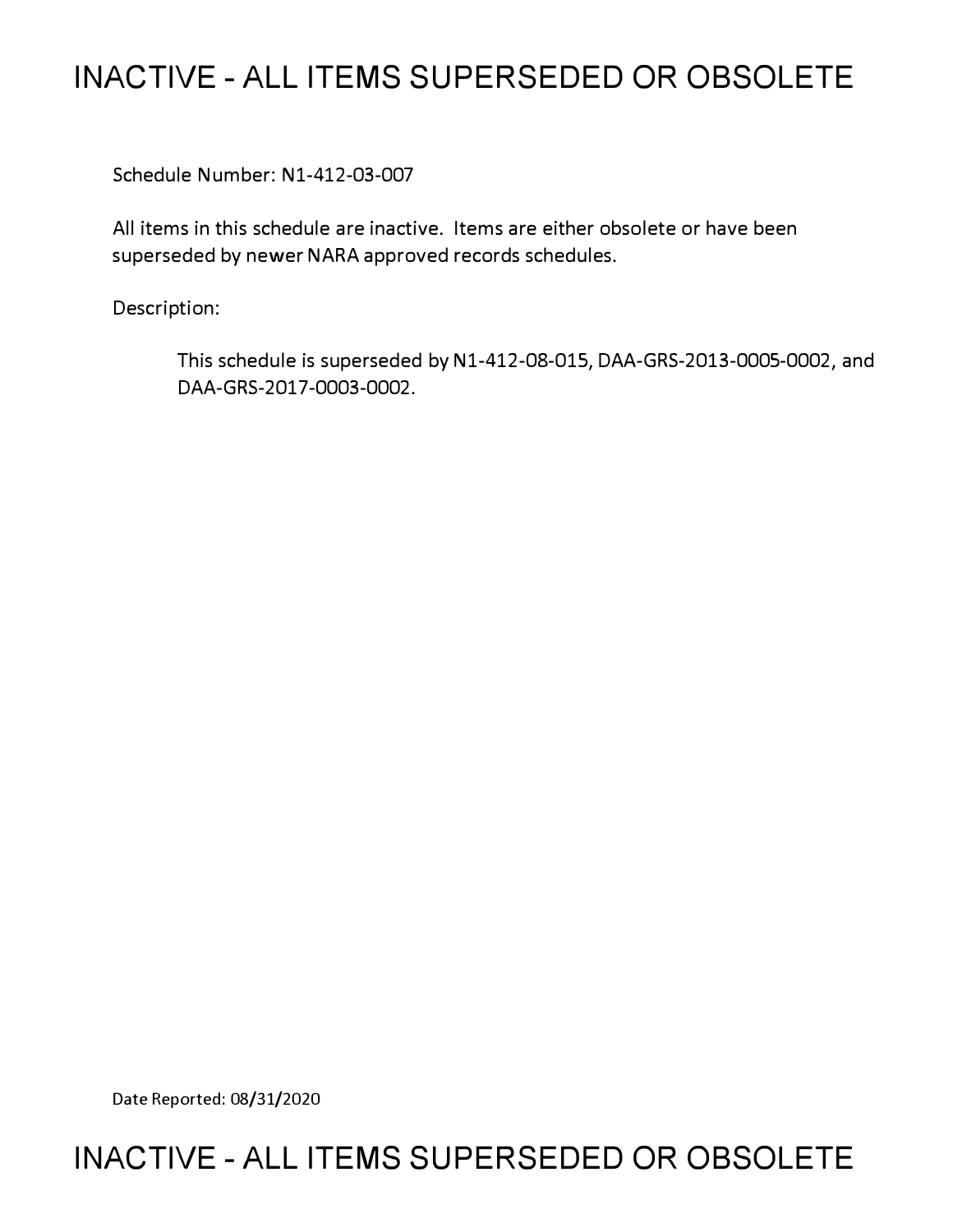| <b>REQUEST FOR RECORDS DISPOSITION AUTHORITY</b><br><b>JOB NUMBER</b><br><u>n 1 - 41 2 - 03 - 7</u><br>(See Instructions on reverse).<br><b>DATE RECEIVED</b><br>TO: NATIONAL ARCHIVES and RECORDS ADMINISTRATION (NIR)<br>$12 - 3 - 2002$<br>WASHINGTON, DC 20408<br>1. FROM (Agency or establishment)<br>NOTIFICATION TO AGENCY<br><b>Environmental Protection Agency</b><br>2. MAJOR SUBDIVISION<br>In accordance with the provisions of 44<br>U.S.C. 3303a the disposition request,<br>including amendments, is approved except<br>for items that may be marked "disposition<br>not approved" or "withdrawn" in column 10.<br>Office of Environmental Information<br>3. MINOR SUBDIVISION<br><b>Collection Strategies Division</b><br>4. NAME OF PERSON WITH WHOM TO CONFER<br>5. TELEPHONE<br><b>DATE</b><br>$-2205$<br>Chris O'Donnell<br>202-566-0169<br>I hereby certify that I am authorized to act for this agency in matters pertaining to the disposition of its records<br>and that the records proposed for disposal on the attached $\frac{4}{\sqrt{2}}$ page(s) are not now needed for the business<br>of this agency or will not be needed after the retention periods specified; and that written concurrence 'from<br>the General Accounting Office, under the provisions of Title 8 of the GAO Manual for Guidance of Federal<br>Agencies,<br>is not required;<br>is attached; or<br>has been requested.<br>SIGNATURE OF AGENCY REPRESENTATIVE<br><b>DATE</b><br><b>TITLE</b><br>tonnell<br>11/26/2002<br>Chris O'Donnell<br>Agency Records Officer<br>7.<br>9. GRS OR<br>10. ACTION<br><b>ITEM</b><br>8. DESCRIPTION OF ITEM AND PROPOSED DISPOSITION<br><b>SUPERSEDED</b><br><b>TAKEN (NARA</b><br>NO.<br><b>JOB CITATION</b><br>USE ONLY)<br>See attached U.S. EPA 096 - Environmental Data<br>Registry (EDR) |                                |  |  |  |                                   | NWML |  |
|--------------------------------------------------------------------------------------------------------------------------------------------------------------------------------------------------------------------------------------------------------------------------------------------------------------------------------------------------------------------------------------------------------------------------------------------------------------------------------------------------------------------------------------------------------------------------------------------------------------------------------------------------------------------------------------------------------------------------------------------------------------------------------------------------------------------------------------------------------------------------------------------------------------------------------------------------------------------------------------------------------------------------------------------------------------------------------------------------------------------------------------------------------------------------------------------------------------------------------------------------------------------------------------------------------------------------------------------------------------------------------------------------------------------------------------------------------------------------------------------------------------------------------------------------------------------------------------------------------------------------------------------------------------------------------------------------------------------------------------------------------------------------------------------------------------------------------------|--------------------------------|--|--|--|-----------------------------------|------|--|
|                                                                                                                                                                                                                                                                                                                                                                                                                                                                                                                                                                                                                                                                                                                                                                                                                                                                                                                                                                                                                                                                                                                                                                                                                                                                                                                                                                                                                                                                                                                                                                                                                                                                                                                                                                                                                                      |                                |  |  |  | <b>EAFE BLANK (NARA use only)</b> |      |  |
|                                                                                                                                                                                                                                                                                                                                                                                                                                                                                                                                                                                                                                                                                                                                                                                                                                                                                                                                                                                                                                                                                                                                                                                                                                                                                                                                                                                                                                                                                                                                                                                                                                                                                                                                                                                                                                      |                                |  |  |  |                                   |      |  |
|                                                                                                                                                                                                                                                                                                                                                                                                                                                                                                                                                                                                                                                                                                                                                                                                                                                                                                                                                                                                                                                                                                                                                                                                                                                                                                                                                                                                                                                                                                                                                                                                                                                                                                                                                                                                                                      |                                |  |  |  |                                   |      |  |
|                                                                                                                                                                                                                                                                                                                                                                                                                                                                                                                                                                                                                                                                                                                                                                                                                                                                                                                                                                                                                                                                                                                                                                                                                                                                                                                                                                                                                                                                                                                                                                                                                                                                                                                                                                                                                                      |                                |  |  |  |                                   |      |  |
|                                                                                                                                                                                                                                                                                                                                                                                                                                                                                                                                                                                                                                                                                                                                                                                                                                                                                                                                                                                                                                                                                                                                                                                                                                                                                                                                                                                                                                                                                                                                                                                                                                                                                                                                                                                                                                      |                                |  |  |  |                                   |      |  |
|                                                                                                                                                                                                                                                                                                                                                                                                                                                                                                                                                                                                                                                                                                                                                                                                                                                                                                                                                                                                                                                                                                                                                                                                                                                                                                                                                                                                                                                                                                                                                                                                                                                                                                                                                                                                                                      |                                |  |  |  |                                   |      |  |
|                                                                                                                                                                                                                                                                                                                                                                                                                                                                                                                                                                                                                                                                                                                                                                                                                                                                                                                                                                                                                                                                                                                                                                                                                                                                                                                                                                                                                                                                                                                                                                                                                                                                                                                                                                                                                                      |                                |  |  |  |                                   |      |  |
|                                                                                                                                                                                                                                                                                                                                                                                                                                                                                                                                                                                                                                                                                                                                                                                                                                                                                                                                                                                                                                                                                                                                                                                                                                                                                                                                                                                                                                                                                                                                                                                                                                                                                                                                                                                                                                      |                                |  |  |  |                                   |      |  |
|                                                                                                                                                                                                                                                                                                                                                                                                                                                                                                                                                                                                                                                                                                                                                                                                                                                                                                                                                                                                                                                                                                                                                                                                                                                                                                                                                                                                                                                                                                                                                                                                                                                                                                                                                                                                                                      |                                |  |  |  | ARCHIVIST OF THE UNITED STATES    |      |  |
|                                                                                                                                                                                                                                                                                                                                                                                                                                                                                                                                                                                                                                                                                                                                                                                                                                                                                                                                                                                                                                                                                                                                                                                                                                                                                                                                                                                                                                                                                                                                                                                                                                                                                                                                                                                                                                      |                                |  |  |  |                                   |      |  |
|                                                                                                                                                                                                                                                                                                                                                                                                                                                                                                                                                                                                                                                                                                                                                                                                                                                                                                                                                                                                                                                                                                                                                                                                                                                                                                                                                                                                                                                                                                                                                                                                                                                                                                                                                                                                                                      |                                |  |  |  |                                   |      |  |
|                                                                                                                                                                                                                                                                                                                                                                                                                                                                                                                                                                                                                                                                                                                                                                                                                                                                                                                                                                                                                                                                                                                                                                                                                                                                                                                                                                                                                                                                                                                                                                                                                                                                                                                                                                                                                                      | <b>6. AGENCY CERTIFICATION</b> |  |  |  |                                   |      |  |
|                                                                                                                                                                                                                                                                                                                                                                                                                                                                                                                                                                                                                                                                                                                                                                                                                                                                                                                                                                                                                                                                                                                                                                                                                                                                                                                                                                                                                                                                                                                                                                                                                                                                                                                                                                                                                                      |                                |  |  |  |                                   |      |  |
|                                                                                                                                                                                                                                                                                                                                                                                                                                                                                                                                                                                                                                                                                                                                                                                                                                                                                                                                                                                                                                                                                                                                                                                                                                                                                                                                                                                                                                                                                                                                                                                                                                                                                                                                                                                                                                      |                                |  |  |  |                                   |      |  |
|                                                                                                                                                                                                                                                                                                                                                                                                                                                                                                                                                                                                                                                                                                                                                                                                                                                                                                                                                                                                                                                                                                                                                                                                                                                                                                                                                                                                                                                                                                                                                                                                                                                                                                                                                                                                                                      |                                |  |  |  |                                   |      |  |
|                                                                                                                                                                                                                                                                                                                                                                                                                                                                                                                                                                                                                                                                                                                                                                                                                                                                                                                                                                                                                                                                                                                                                                                                                                                                                                                                                                                                                                                                                                                                                                                                                                                                                                                                                                                                                                      |                                |  |  |  |                                   |      |  |
|                                                                                                                                                                                                                                                                                                                                                                                                                                                                                                                                                                                                                                                                                                                                                                                                                                                                                                                                                                                                                                                                                                                                                                                                                                                                                                                                                                                                                                                                                                                                                                                                                                                                                                                                                                                                                                      |                                |  |  |  |                                   |      |  |
|                                                                                                                                                                                                                                                                                                                                                                                                                                                                                                                                                                                                                                                                                                                                                                                                                                                                                                                                                                                                                                                                                                                                                                                                                                                                                                                                                                                                                                                                                                                                                                                                                                                                                                                                                                                                                                      |                                |  |  |  |                                   |      |  |
|                                                                                                                                                                                                                                                                                                                                                                                                                                                                                                                                                                                                                                                                                                                                                                                                                                                                                                                                                                                                                                                                                                                                                                                                                                                                                                                                                                                                                                                                                                                                                                                                                                                                                                                                                                                                                                      |                                |  |  |  |                                   |      |  |
|                                                                                                                                                                                                                                                                                                                                                                                                                                                                                                                                                                                                                                                                                                                                                                                                                                                                                                                                                                                                                                                                                                                                                                                                                                                                                                                                                                                                                                                                                                                                                                                                                                                                                                                                                                                                                                      |                                |  |  |  |                                   |      |  |

**PREVIOUS EDITION NOT USABLE** 

30

**36 CFR 1228**<br>**36 CFR 1228**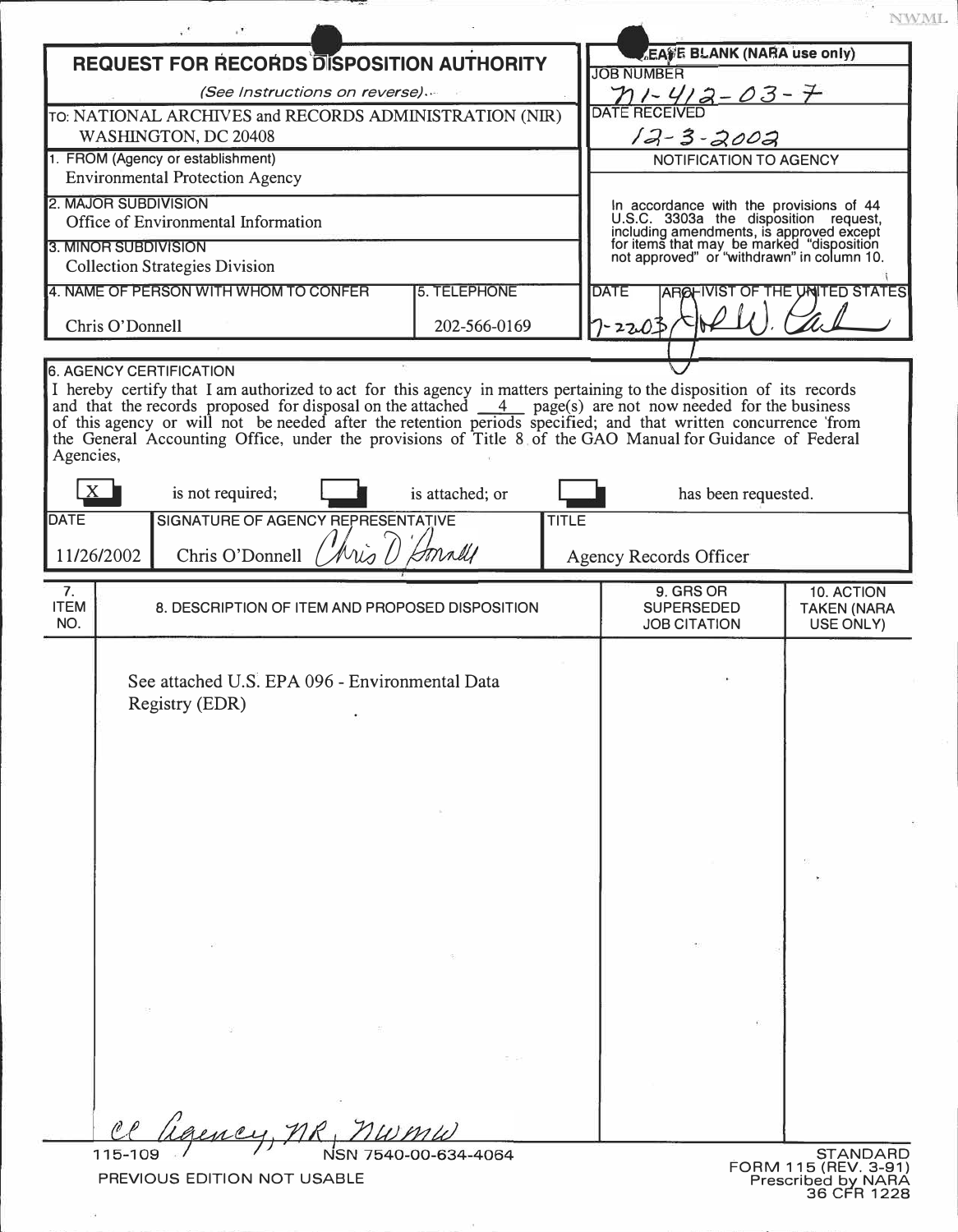# **EPA Records Schedule 096**

**Status:** Final, 02/01/2007

**Title:** Environmental Data Registry (EDR)

**Program:** Environmental Information

**Applicability:** Agency-wide

**Function:** 404-142-02 - Data Collection

### **NARA Disposal Authority:**

This schedule authorizes the disposition of the record copy in any media (media neutral), excluding any records already in electronic form. Records designated for permanent retention must be transferred to the National Archives in accordance with NARA standards at the time of transfer.

# • N<sub>1</sub>-412-03-07

### **Description:**

The Environmental Data Registry (EDR) is a software tool that catalogs EP A's data collections and helps locate environmental information. The data is contained in several collections of EPA metadata, including chemical identification information, biological taxonomy information, and terms with definitions. The components include the following: Terminology Reference System (TRS); Substance Registry System (SRS); Chemical Registry System (CRS); Biology Registry System (BioRS).

The Metadata Registry Builder (MetaPro) is a related component that is a tool allowing users to create their own metadata registries.

#### **Disposition Instructions:**

**Item a:** Electronic software program

- **Disposable**
- Delete after each major version is discontinued or when superseded by routine software updates and quality assurance check has been performed.

#### **Item b:** Input

- **Disposable**
- Follow instructions for EPA 171 Input and Source Records.

#### **Item c:** Electronic data

**• Disposable**